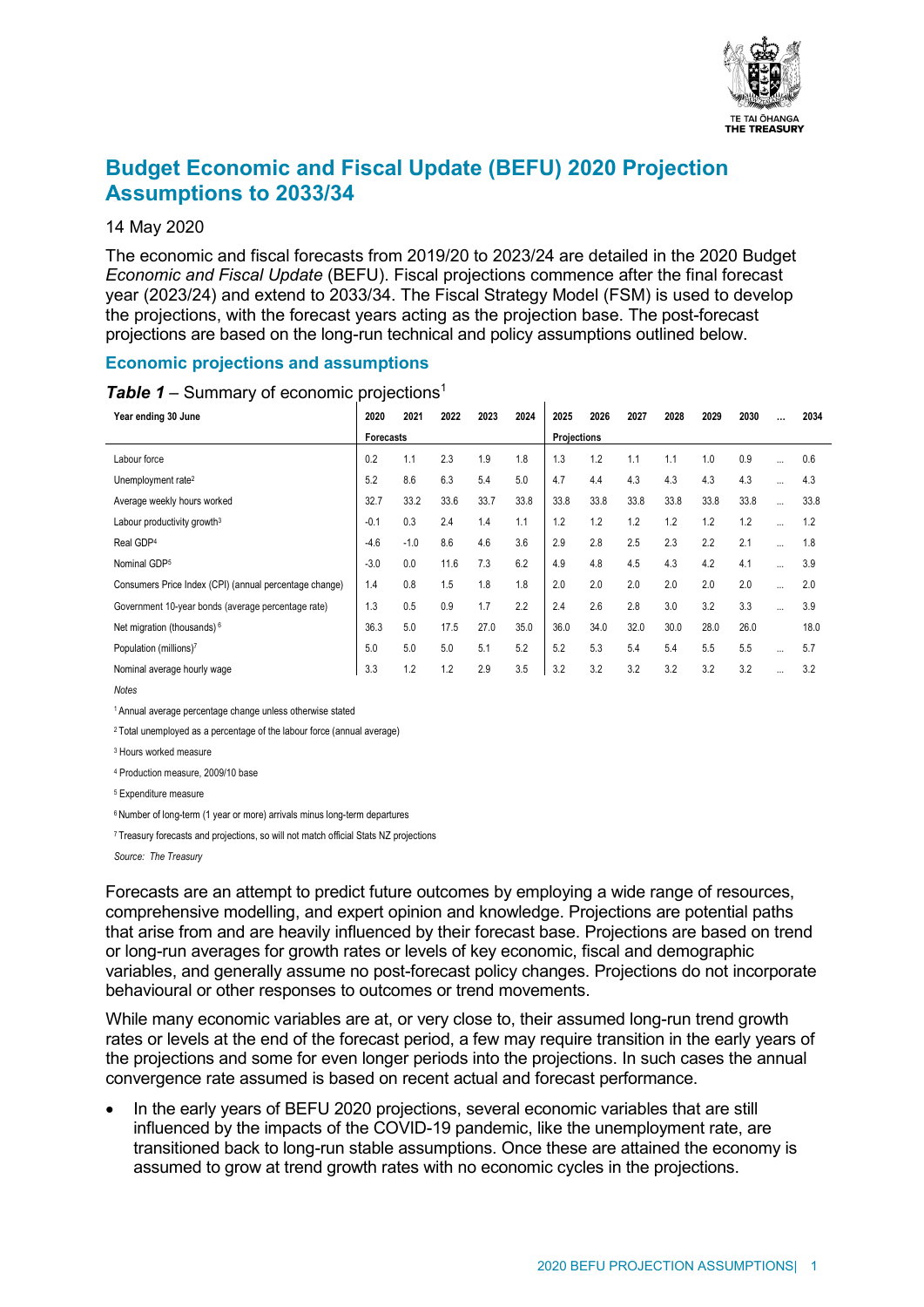- Other economic variables such as CPI growth, annual labour productivity growth, average weekly hours worked, and nominal average hourly wage growth reach their long-run assumed rates or levels in the first projected year.
- The government 10-year bond annual rate of return rises gradually over the entire decade of projections, but has still not stabilised by the final projected year of 2033/34. One of the main reasons for this is that, for the final forecast year of 2023/24, the annual rate of return of 2.2% is less than half the value of the current long-run stable projection assumption of 5.0%. This long-run assumption will be reviewed in the near future, as both actual and forecast interest rates have reduced in recent years. The modelling method used in projecting the bond rate from its forecast base means it only reaches 3.9% by 2033/34.
- Net migration reaches 35,000 by the final forecast year, increases to 36,000 in the first projected year, and then declines by 2,000 per year to reach 18,000 by 2033/34.

Projected real GDP grows from its forecast base via the annual combined change in the size of the employed labour force, the average hours they work and their productivity.

Growth in nominal GDP in each projected year is achieved by adding CPI-based inflation to the real GDP growth. The long-run stable assumption for CPI inflation is 2 per cent per year, which matches the midpoint of the band set in remit for the Monetary Policy Committee. Nominal GDP growth is used to project many fiscal variables, including tax revenue. It is also the denominator for most major fiscal indicators, such as net core Crown debt to GDP.

## **Fiscal projections and assumptions**

Fiscal projections have changed significantly from those published as part of the 2019 Half Year Economic and Fiscal Update (HYEFU) due to –

- Changes in the economic and fiscal forecasts, which affect the starting point for the projections.
- Changes in the Government's fiscal policy in response to the COVID-19 pandemic.
- Changes in the level and growth rate of operating and capital allowances.

These projections illustrate potential future progress towards achieving the Government's longterm objectives of stabilising net core Crown debt at prudent levels in the projection period; and returning total Crown operating balance before gains and losses (OBEGAL) to surplus over the long term.

| Year ending 30 June                        | 2020      | 2021    | 2022   | 2023        | 2024   | 2025   | 2026   | 2027   | 2028 | 2029 | 2030 | $\cdots$ | 2034 |
|--------------------------------------------|-----------|---------|--------|-------------|--------|--------|--------|--------|------|------|------|----------|------|
| % of GDP                                   | Forecasts |         |        | Projections |        |        |        |        |      |      |      |          |      |
| Core Crown revenue                         | 30.4      | 29.6    | 28.8   | 29.5        | 29.4   | 29.9   | 30.2   | 30.4   | 30.6 | 30.7 | 30.8 | $\cdots$ | 31.0 |
| Core Crown expenses                        | 38.7      | 38.6    | 36.5   | 33.7        | 30.2   | 30.0   | 29.9   | 29.9   | 29.9 | 30.0 | 30.0 | $\cdots$ | 30.0 |
| Total Crown revenue                        | 38.9      | 37.4    | 36.9   | 37.3        | 36.9   | 37.6   | 38.0   | 38.2   | 38.4 | 38.5 | 38.6 | $\cdots$ | 38.8 |
| <b>Total Crown expenses</b>                | 48.5      | 47.4    | 45.1   | 41.8        | 38.1   | 38.2   | 38.1   | 38.1   | 38.2 | 38.3 | 38.4 | $\cdots$ | 38.5 |
| Total Crown OBEGAL <sup>1</sup>            | $-9.6$    | $-10.1$ | $-8.3$ | $-4.7$      | $-1.3$ | $-0.7$ | $-0.2$ | $-0.1$ | 0.1  | 0.1  | 0.1  | $\cdots$ | 0.2  |
| Total Crown operating balance <sup>2</sup> | $-12.6$   | $-10.0$ | $-7.4$ | $-3.7$      | $-0.3$ | 0.4    | 0.8    | 1.0    | 1.2  | 1.3  | 1.3  | $\cdots$ | 1.5  |
| Gross sovereign-issued debt                | 45.6      | 69.2    | 74.3   | 74.4        | 74.0   | 73.9   | 73.4   | 72.6   | 71.5 | 70.3 | 68.9 | $\cdots$ | 63.2 |
| Net core Crown debt <sup>3</sup>           | 30.2      | 44.0    | 49.8   | 53.6        | 53.6   | 53.2   | 52.3   | 51.3   | 50.1 | 48.8 | 47.5 | $\cdots$ | 42.0 |
| Total Crown net worth                      | 36.0      | 26.0    | 16.0   | 11.2        | 10.3   | 10.2   | 10.5   | 11.1   | 11.8 | 12.6 | 13.4 | $\cdots$ | 16.8 |
| Net worth attributable to the Crown        | 34.0      | 24.1    | 14.3   | 9.7         | 8.9    | 8.8    | 9.2    | 9.7    | 10.5 | 11.3 | 12.2 | $\cdots$ | 15.6 |

*Table 2* – Summary of fiscal projections, as percentages of nominal GDP

1 Operating balance (before gains and losses)

<sup>2</sup> Excludes minority interests

<sup>3</sup> Excludes financial assets of the NZS Fund and core Crown advances

*Source: The Treasury*

*Notes*